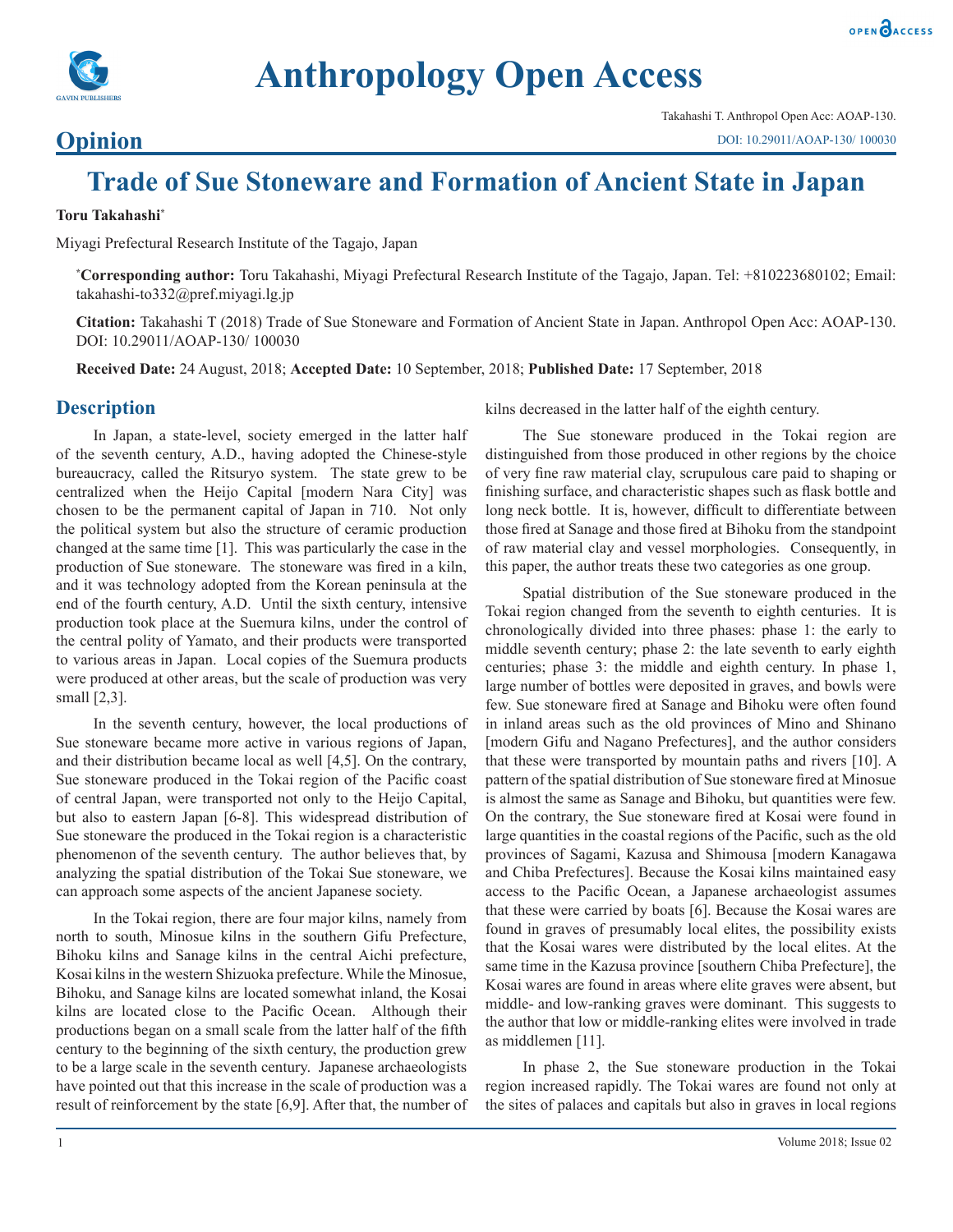and particularly at the sites of local governmental compounds. For example, the Sanage and Bihoku wares comprise half of the assemblage of Sue stoneware table wares at the site of Asuka-Kiyomihara Palace, occupied by Emperor Tenmu from 672 to 694 [12]. Because the Sanage and Bihoku wares decreased in the Mino and Shinano provinces, it is likely that potters of Sanage and Bihoku switched their main customers to the palaces and capitals [10]. As to the Minosue kilns, the Sue stoneware stamped as " 美濃国 [Mino-koku, meaning Mino province]" were produced. Because that inscribed Sue stoneware are found in the Heijo Palace, one of Japanese archaeologists who participated in excavations of the Heijo Palace suspects that the Minosue wares were brought to the capital as tribute [7]. In contrast, Sue stoneware fired at Kosai are largely found at the sites of local government offices as well as in graves. A possible background to these phenomena is that, as the state bureaucracy and the local administrative organization developed, larger numbers of bureaucrats and officials came to be hired, which resulted in higher demand for Sue stoneware [8,12].

It is also noteworthy that, while Sue stoneware bowls and bottles fired at Kosai are found in the graves and at local government offices in Sagami, Shimosa, and Kazusa provinces, flask shaped bottles and long neck bottles fired at Kosai are mainly found in the graves in Mutsu province other northeastern regions which were not governed by state. This leads the author to two hypotheses: 1] a special value came to be attached to flask shaped bottles and long neck bottles in the northeastern frontier regions; and 2] a trade system independent from the centralized state was in operation in these frontier regions [11].

In phase 3, the Sue stoneware production decreased at the Tokai region, and the spatial distribution was no longer widespread. These were only supplied for neighboring areas. Although long neck bottles fired at Sanage and Bihoku are still found in the Heijo Capital, the quantities are much smaller than in phase 2. The quantities found in other areas are also slight. At Minosue, Sue stoneware inscribed with "府 [fu, meaning local administrative facilities]" or "寺 [tera, meaning a temple]" were produced instead of those stamped as "美濃国" in phase 2 [13]. Similarly, the Sue stoneware fired at Kosai were rarely found in the remote areas in this phase. The author speculates that, as the production systems of Sue stoneware in the capital and in eastern Japan further developed in the middle eighth century and after, long-distance circulation of the Tokai Sue stoneware became no longer necessary.

#### **Conclusion**

Based on the analysis of the distribution of the Sue stoneware produced in the Tokai region from the seventh to eighth centuries, the author argues for the following two points: First, from the late seventh to early eighth centuries the Sue stoneware production could not cope with the high demand resulting from

the rapid increase in the number of bureaucrats and officials. As a result, Sue stoneware produced in the Tokai region were circulated in the capital and eastern Japan. Second, the distribution of Sue stoneware fired at Kosai were transported to various regions of eastern Japan through the hands of local chiefs and low- or middleranking elites. Furthermore, these were distributed to peripheral regions of northeastern Japan by independent, local trade systems. This indicates that the central polity did not control over the entire distribution systems in the process of state formation, and there was some room for local chiefs to act independently from the center. Previously, Ishimoda Sho [1912-1986], a prominent ancient Japanese historian, pointed out that local chiefs remained to play an important role even after the state became centralized [14]. The author's research into distribution of Sue stoneware produced in the Tokai region has made considerable contribution to the important point raised by Ishimoda.

#### **References**

- 1. Tetsuo H (2007) Archaeology in formation of ancient state in Japan. Kyoto University Press Kyoto.
- 2. Shozo T (1981) Compendium of Sue stoneware. Kadokawa Shoten Tokyo.
- 3. Hiroshi N (1990) The production and trade of Sue stoneware in Kofun period. Yuzankaku Tokyo.
- 4. Kunikazu Y (1998) The study of production of Sue stoneware. Gakuseisha Tokyo.
- 5. Takao U (1991) Archeological study of the Ritsuryo society. Katsura Shobo Toyama.
- 6. Ken'ichi G (2015) The studies of Kosai kilns, Rokuichi Shobo. Tokyo Japan.
- 7. Jun'ichiro T (2004) Ceramics in the late seventh and early eighth centuries. The sites of local government offices Nara National Research Institute for Cultural Properties, Nara 2: 38-35.
- 8. Masa'aki T (2004) Kilns in Tokai region and Kanto district, Kodai [Bulletin of the Institute of Archaeology at Waseda University, Tokyo]. 117: 121-151.
- 9. Kazuhiro J (2008) The ceramics production system of Sanage and Bihoku kilns. Abstracts of Papers Presented at the Japanese Archaeological Association 2008 Aichi meeting Nanzan University Aichi: 469- 464.
- 10. Takahashi T (2015) Distribution of Sue stoneware produced in the Tokai region in sixth and seventh century Shinano. Archaeological Study on Omuro Cairn and Earthen Mound Group (Fifth to Seventh Centuries A. D.) the Old Province of Shinano, edited by Otsuka Hatsushige et. al, Archaeology Program, Department of History and Geography, Faculty of Arts and Letters, Meiji University, Tokyo IV: 1-26.
- 11. Takahashi T (2011) Trade and distribution patterns of the bottle-style Sue stoneware produced at the Kosai kilns in seventh century eastern Japan. Sundai Shigaku, Sundai historical association of Meiji University, Tokyo 143: 51-78.